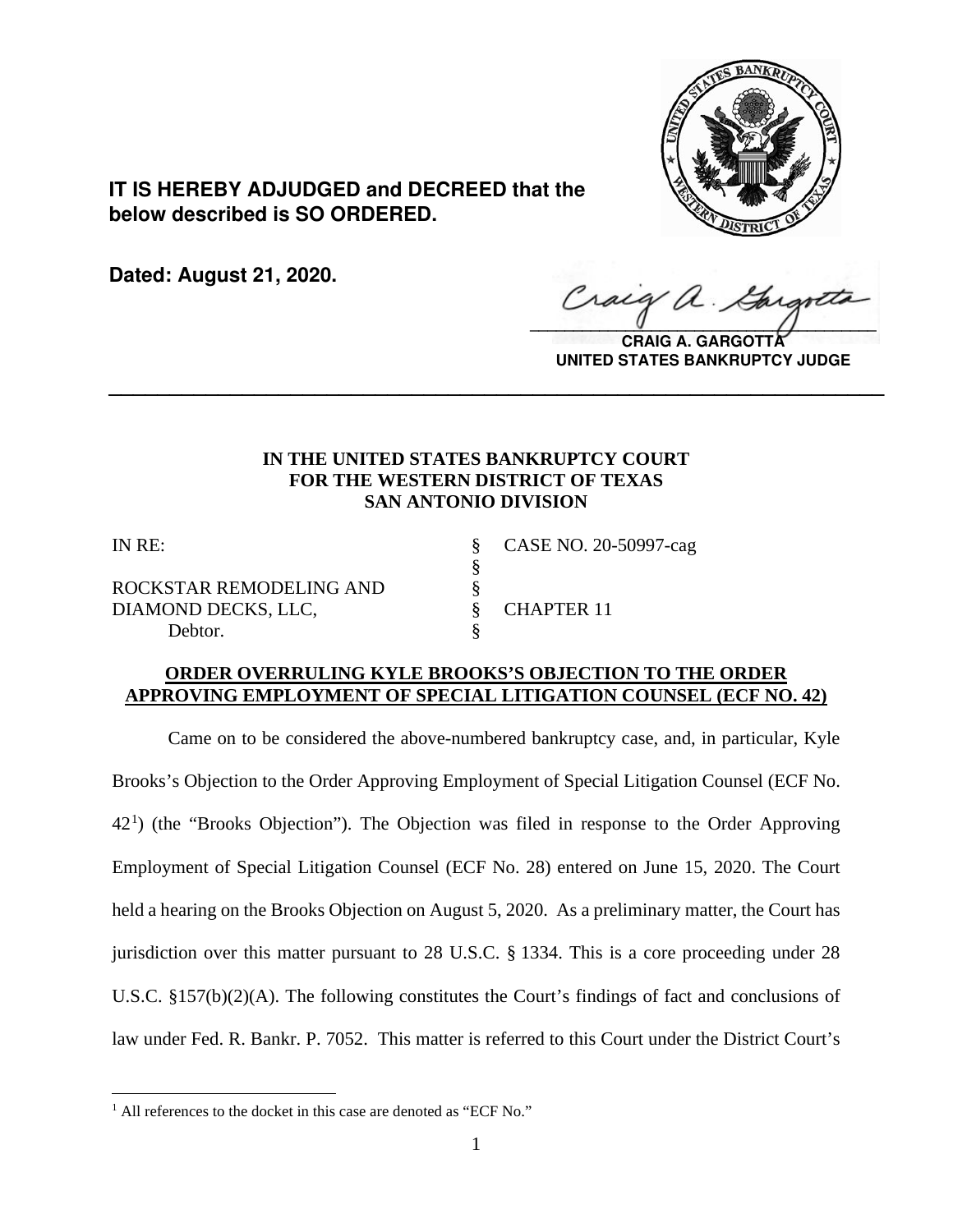Standing Order of Reference. For the reasons stated below, the Court finds that the Brooks Objection is overruled.

### **BACKGROUND**

Debtor-in-possession Rockstar Remodeling and Diamond Decks, LLC ("Rockstar" or "Debtor") is a residential construction and design company that filed its Chapter 11 petition on May 27, 2020. Pre-petition, on April 29, 2020, Kyle Brooks ("Brooks") filed a lawsuit against Donald Ferguson ("Ferguson") individually in state court styled *Kyle Brooks v. Donald Ferguson*, Cause No. 2020-CI-07942 (the "State Court Lawsuit"). In the State Court Lawsuit, Brooks alleges that he is sole managing member of Rockstar,<sup>[2](#page-1-0)</sup> and that Ferguson engaged in a series of actions designed to improperly increase Ferguson's control over Rockstar's cash flow and client relationships. (Adv. No. 20-05038, ECF No. 1, Exh. A). Brooks brought causes of action against Ferguson individually for breach of fiduciary duty, fraud, fraudulent transfer, and breach of contract. (Adv. No. 20-05038, ECF No. 1). Ferguson, who alleges that he is the managing member of Rockstar through his role as Trustee of the Rockstar Remodeling Trust, filed a counterclaim against Brooks for breach of fiduciary duty, fraud, actual fraud under the Texas Business Corporation Code, conversion, and Texas Civil Theft. (Adv. No. 20-05038, ECF No. 1, Exh. B). Rockstar filed a Petition in Intervention on the grounds that it has a justiciable interest in the lawsuit and that its interests are affected by the litigation. (*Id*.).

Initially, Charlie J. Cilfone ("Cilfone") and William G. Weiss ("Weiss") of Plunkett, Griesenbeck & Mimari, Inc. represented both Ferguson and Rockstar in the State Court Lawsuit.<sup>[3](#page-1-1)</sup>

<span id="page-1-0"></span><sup>&</sup>lt;sup>2</sup> The parties to the State Court Lawsuit agree that the trustee of the Rockstar Remodeling Trust is the managing member of Rockstar. (Adv. No. 20-05038, ECF No. 1, Exhs. A, B). The State Court Lawsuit is driven in part by a dispute over whether Brooks or Ferguson is the trustee of the Rockstar Remodeling Trust. (Adv. No. 20-05038, ECF No. 1, Exhs. A, B).<br><sup>3</sup> Cilfone and Weis represent Rockstar in three additional causes of action: Cause No. 2019-CV-003370 styled

<span id="page-1-1"></span>*Rockstar Remodeling vs. Amy Gray, et al.*; Cause No. 2019-CV-03047 styled *Rockstar Remodeling vs. Edward Taddia, et al*.; and Cause No. 2019-CV-09893 styled *Rockstar Remodeling vs. Steve Theis, et al.*. At the hearing on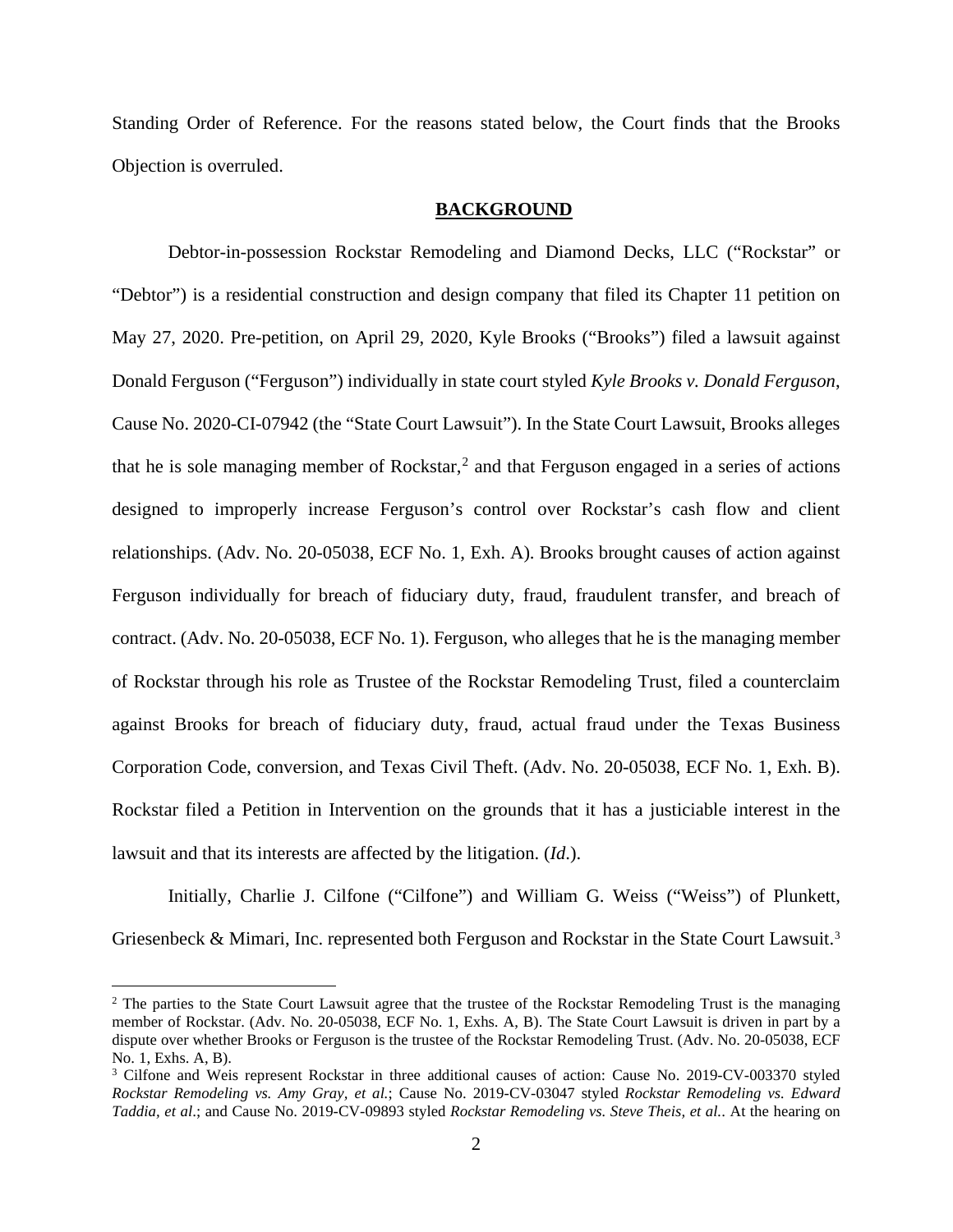Brooks filed a Motion to Disqualify, which Presiding Judge Mary Lou Alvarez granted on May 18, 2020. (ECF No. 42, Exh. A). The Order on Plaintiff's Motion to Disqualify ("DQ Order") provides that Cilfone and Weiss were disqualified from "further representation of [Rockstar] in [Cause No. 20-CI-07942]." (*Id*.). Cilfone filed a Petition for Writ of Mandamus seeking to vacate Judge Alvarez's DQ Order. (ECF No. 42, Exh. C). The Fourth Court of Appeals abated the mandamus proceeding, which was still pending disposition, when Rockstar filed for bankruptcy.

Post-petition, Rockstar removed the State Court Lawsuit to this Court. (*See* Adv. No. 20- 05038-cag, Notice of Removal (ECF No. 1)). Brooks filed a Motion to Remand that this Court granted. (Adv. No. 20-05038, ECF No. 3). The State Court Lawsuit was remanded back to the 285th Judicial District Court of Bexar County, Texas. (Adv. No. 20-05038, ECF No. 13). The Parties have informed the Court that Rockstar has since filed a notice of non-suit and, as such, is no longer a party in the State Court Lawsuit. (*See* ECF No. 65) ("The current posture of 2020-CI-07942 is that [Rockstar] is not a party . . . [and] the parties remaining . . . are Kyle Brooks and Donnie Ferguson, individually.").

In this Court, Rockstar filed Debtor's Complaint for Declaratory Relief against Brooks on June 4, 2020, which initiated the adversary proceeding styled *Rockstar Remodeling and Diamond Decks, LLC v. Kyle Brooks (In re Rockstar Remodeling and Diamond Decks, LLC)*, Adv. No. 20- 05041-cag (the "Adversary Proceeding"). The Adversary Proceeding is a separate cause of action from the State Court Lawsuit. The Adversary Proceeding seeks declaratory relief from this Court that: (a) Brooks has been properly and validly removed as a member of Rockstar; (b) a determination that any interest that Brooks has in Rockstar is forfeited; (c) that Rockstar be awarded damages against Brooks; (d) recovery by Rockstar of all reasonable and necessary

the Brooks Objection, Brooks clarified that he does not object to Cilfone and Weiss' representation of Rockstar in those cases.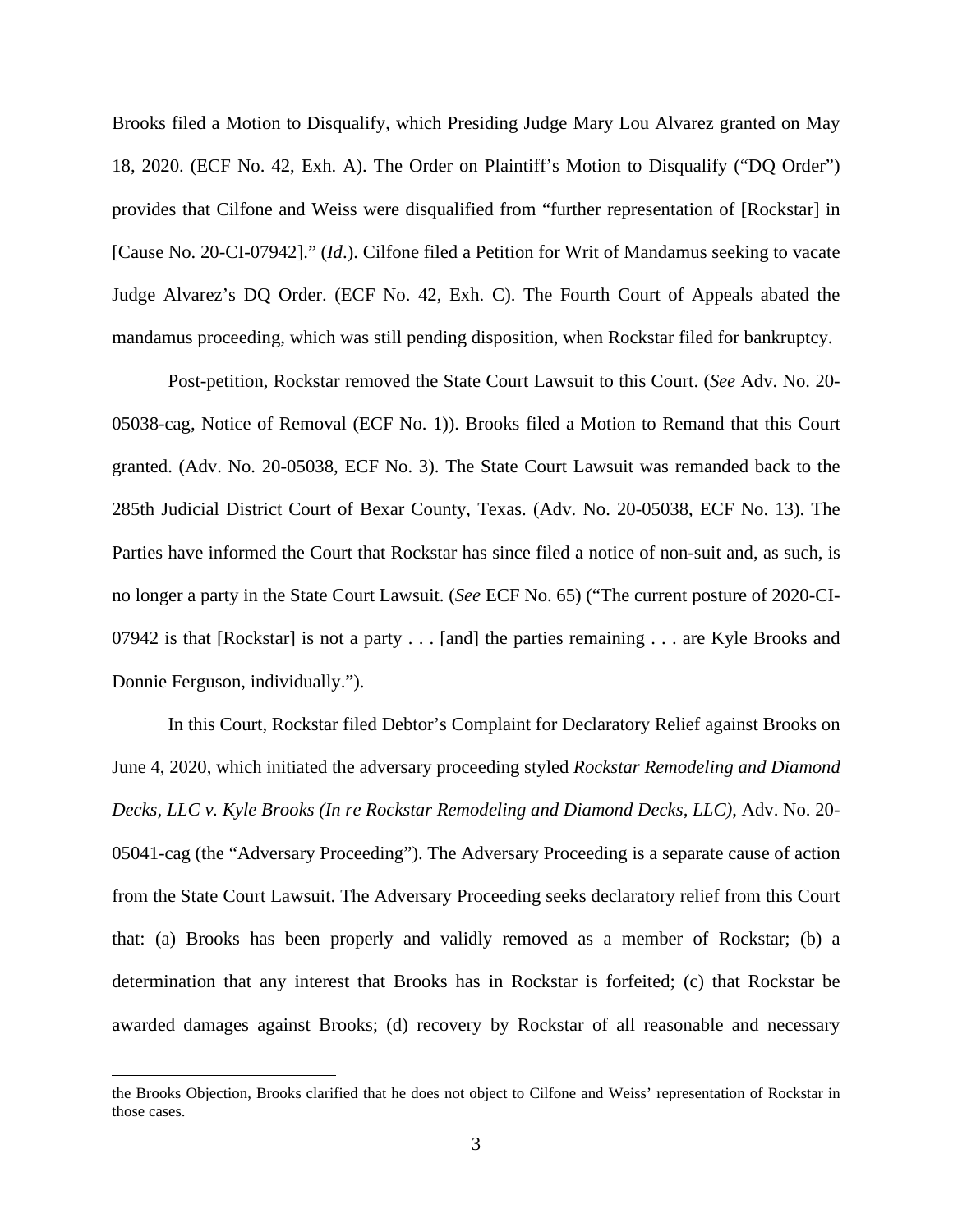attorney's fees and costs; and (e) all other relief to which Rockstar shows itself justly entitled. (Adv. No. 20-05041, ECF No. 1). Rockstar filed its Application to Approve Employment of Special Litigation Counsel (ECF No. 24) ("Application to Employ") to employ Cilfone as its special litigation counsel in the Adversary Proceeding to which Brooks objected.

## **PARTIES' ARGUMENTS**

Brooks contends that Cilfone cannot represent Rockstar as special litigation counsel in the Adversary Proceeding because Cilfone's concurrent representation of Ferguson in the State Court Lawsuit poses an unwaivable and irreconcilable conflict of interest. Brooks further argues that Judge Alvarez's justification for disqualifying Cilfone from representing Rockstar in the State Court Lawsuit—that it poses a conflict of interest for Cilfone to represent one of two members of an LLC, while also representing the LLC itself—is also applicable in the Adversary Proceeding. Brooks urges the Court to consider the conflict of interest prospectively. Brooks posits that, hypothetically, the State Court Lawsuit could result in Ferguson being required to pay damages to Rockstar because a component of the State Court Lawsuit is Brooks' allegation that Ferguson embezzled and/or fraudulently transferred \$200,000 from Rockstar's account. (Adv. No. 20- 05038, ECF No. 1, Exh. A). According to Brooks, Cilfone cannot zealously advance Ferguson's individual interest in the State Court Lawsuit while advancing Rockstar's interests in the Adversary Proceeding.

In response, Debtor argues that Brooks has not satisfied his burden in establishing the existence of an actual conflict under Rule 1.06 of the Texas Disciplinary Rules of Professional Conduct. [4](#page-3-0) Debtor contends that even if Kyle Brooks can establish an actual conflict, that conflict was resolved through consent of the affected parties pursuant to Rule 1.06(c) because Rockstar

<span id="page-3-0"></span><sup>4</sup> All references to Rule 1.06(a) *et seq* hereinafter shall be in reference to the Texas Disciplinary Rules of Professional Conduct.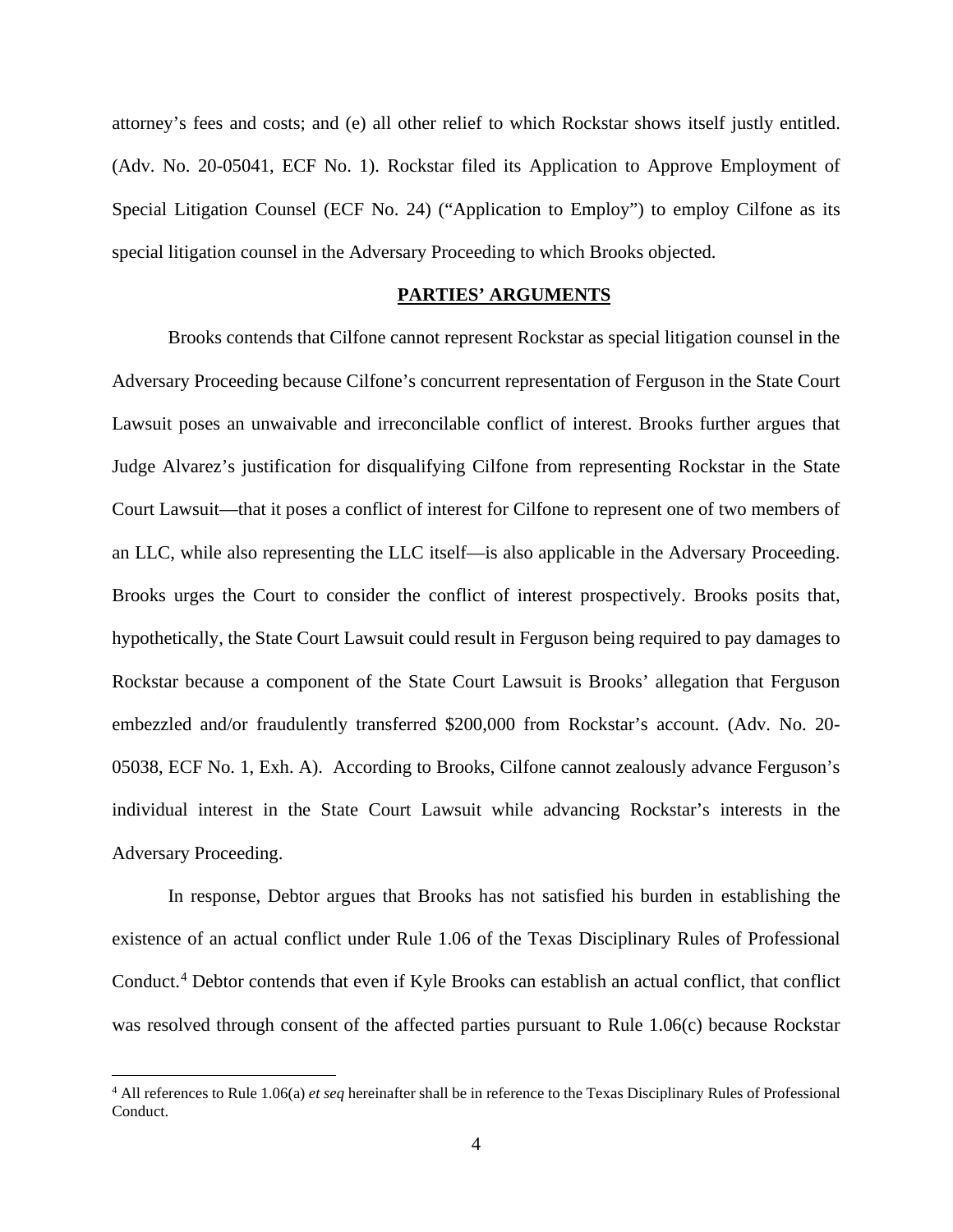and Ferguson have filed consent affidavits that waive any potential conflicts. (ECF No. 65, Exhs. B–D). Moreover, Debtor contends that Judge Alvarez's DQ Order entered in the State Court Lawsuit was incorrectly decided and, regardless, the DQ Order has no bearing on the conflicts determination here because Debtor is no longer a party to the State Court Lawsuit. Finally, Debtor cites to Texas Supreme Court case *In re Murrin Bros. 1885, Ltd.* to support its argument that an attorney can simultaneously represent an LLC and a member of that LLC when there is no evidence of prejudice. 603 S.W.3d 53 (Tex. 2019).[5](#page-4-0)

### **LEGAL ANALYSIS**

In evaluating whether to disqualify an attorney, the Court views such a motion as a "substantive motion[ ] affecting the rights of the parties [that is] determined by applying standards developed under federal law." *In re Dresser Indus.*, 972 F.2d 540, 543 (5th Cir. 1992). Motions to disqualify are "governed by the ethical rules announced by the state and national professions in light of the public interest and rights of the litigants." *In re American Airlines*, 972 F.2d 605, 610 (5th Cir. 1992). Texas case law emphasizes that disqualification of counsel is a "severe remedy that can result in significant expense to clients, disrupt the orderly progress of litigation, and deprive a party of the counsel of its choice." *In re Murrin Bros. 1885, Ltd.*, 603 S.W.3d at 57 (citing *In re Nitla S.A. de C.V.*, 92 S.W.3d 419, 422 (Tex. 2002)). The burden is on the movant to prove that the attorney should be disqualified. *Cimarron Agr. Ltd. v. Guitar Holding Co., L.P.*, 209 S.W.3d 197, 201 (Tex. App.—El Paso, 2006, no pet.). "A court must consider all the facts and circumstances to determine whether the interests of justice require disqualification." *In re Murrin* 

<span id="page-4-0"></span><sup>&</sup>lt;sup>5</sup> **Murrin Bros.** involved a dispute between two factions formed within an LLC regarding who was the proper managing member of the LLC. 603 S.W.3d at 55. The LLC factions each brought claims against each other, and one of the factions brought derivative claims on behalf of the LLC. *Id*. at 56. The Texas Supreme Court considered whether serving as counsel for one of the LLC factions while representing the LLC itself in derivative litigation amounts to impermissible representation of both sides in the same case. *Id*. at 57–59. Here, the Parties are not engaged derivative litigation. Therefore, the facts of *Murrin Bros.* are inapposite to this case in its current posture.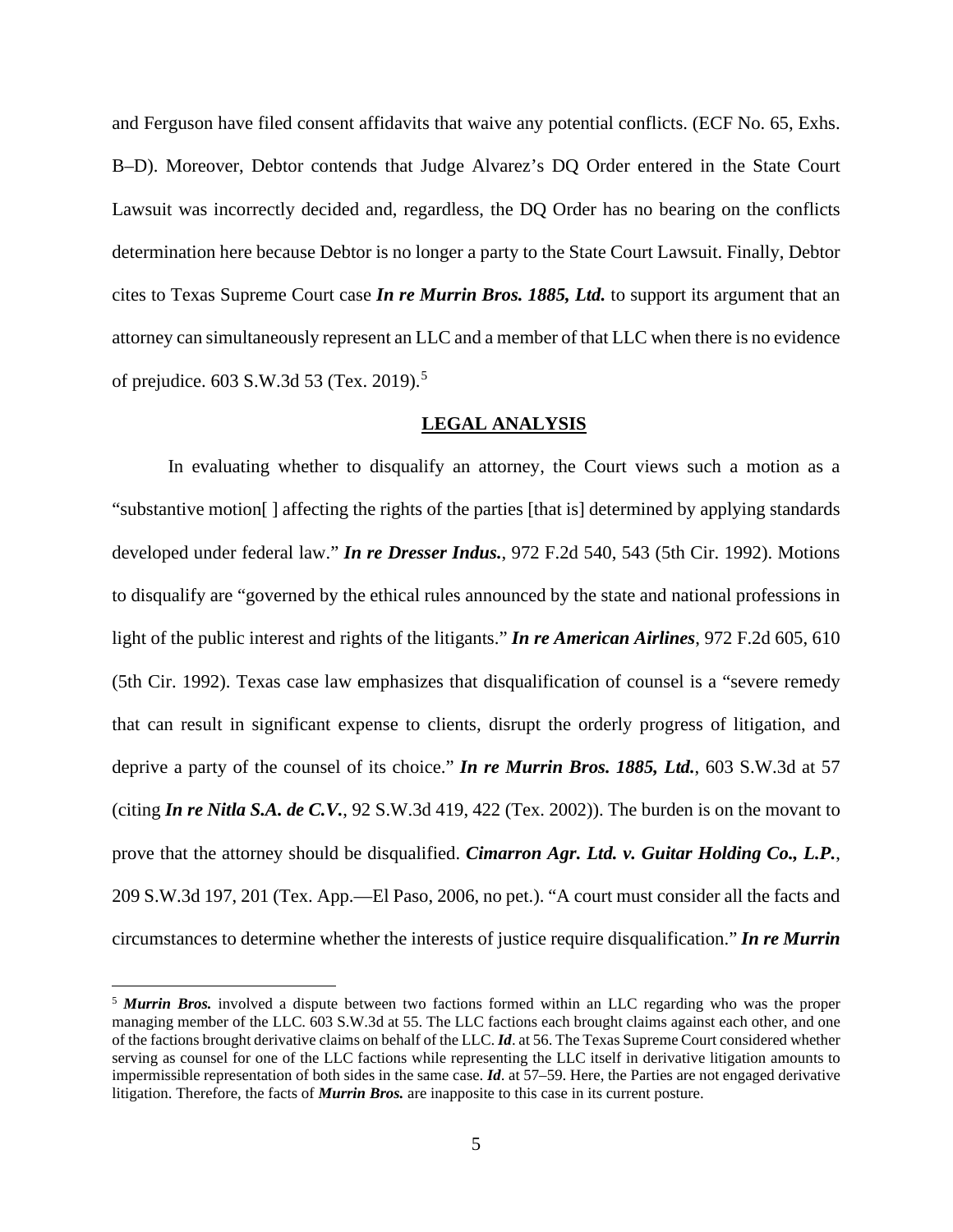*Bros. 1885, Ltd.*, 603 S.W.3d at 57.

Texas courts often look to the Disciplinary Rules of Professional Conduct ("Disciplinary Rules") to decide whether an attorney should be disqualified. *Id*. The Disciplinary Rules, however, are "merely guidelines—not controlling standards—for disqualification motions." *In re Nitla S.A. de C.V.*, 92 S.W.3d 419, 422 (Tex. 2002) (citation omitted). If the movant establishes that an attorney has violated a Disciplinary Rule, the movant still "must demonstrate that the opposing lawyer's conduct caused actual prejudice that requires disqualification." *Id*.

Here, Brooks alleges that Cilfone cannot represent Rockstar in the Adversary Proceeding while representing Ferguson in the State Court Lawsuit because it is a conflict of interest. Rule 1.06 addresses conflicts of interest and provides in relevant part:

- (a) A lawyer shall not represent opposing parties to the same litigation.
- (b) In other situations and except to the extent permitted by paragraph (c), a lawyer shall not represent a person if the representation of that person:
	- (1) involves a substantially related matter in which that person's interests are materially and directly adverse to the interests of another client of the lawyer or the lawyer's firm; or
	- (2) reasonably appears to be or become adversely limited by the lawyer's or law firm's responsibilities to another client or to a third person or by the lawyer's or law firm's own interests.

(c) A lawyer may represent a client in the circumstances described in (b) if:

- (1) the lawyer reasonably believes the representation of each client will not be materially affected; and
- (2) each affected or potentially affected client consents to such representation after full disclosure of the existence, nature, implications, and possible adverse consequences of the common representation and the advantages involved, if any.

Tex. Disciplinary Rules Prof'l Conduct R. 1.06(a)–(c), *reprinted in* Tex. Gov't Code Ann. Tit. 2,

subtit. G, app. A (West 2020) (Tex. State Bar. R. art. X, § 9). Cilfone is not seeking to represent

opposing parties to the same litigation, so Rule 1.06(a) is inapplicable.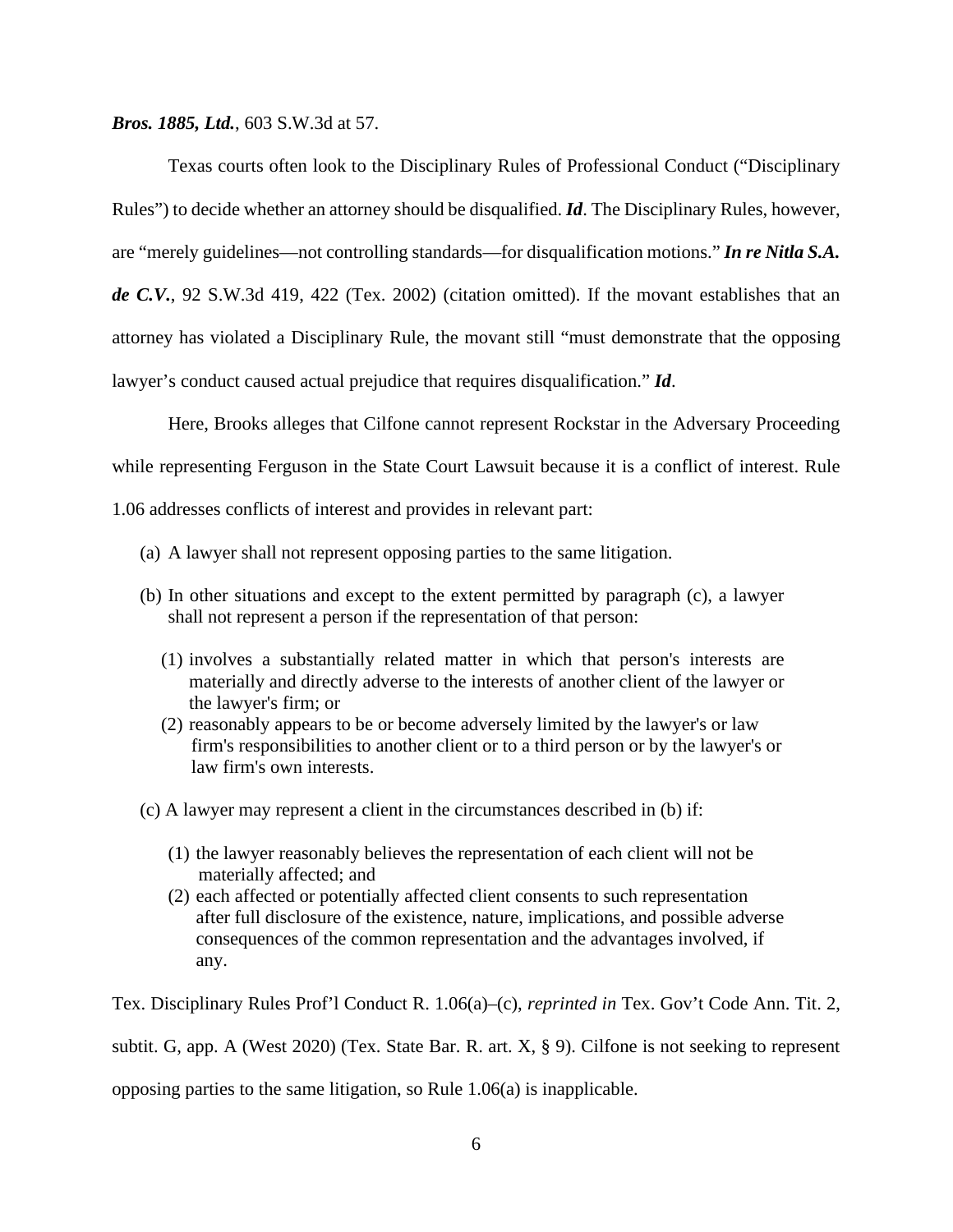Under Rule 1.06 (b)(1), Cilfone is prohibited from representing two different clients in "substantially related [matters] in which [their] interests are materially and directly adverse. . . ." Tex. Disciplinary Rules Prof'l Conduct R. 1.06(b)(1). The Court must first consider whether the State Court Lawsuit and the Adversary Proceeding are "substantially related." Two matters are "substantially related" if there is a genuine possibility that "a lawyer may divulge in one matter confidential information obtained in the other because the facts and issues involved in both are so similar." *In re EPIC Holdings, Inc.*, 985 S.W.2d 41, 51 (Tex. 1998). Here, Brooks did not submit evidence regarding the likelihood of Cilfone divulging confidential information obtained in the State Court Lawsuit to gain an advantage in the Adversary Proceeding or vice versa.

The comments to the Disciplinary Rules advise that representation of one client is "directly adverse" to the representation of another client under Rule 1.06(b)(1) "if the lawyer's independent judgment on behalf of a client or the lawyer's ability or willingness to consider, recommend or carry out a course of action will be or is reasonably likely to be adversely affected by the lawyer's representation of, or responsibilities to, the other client." Tex. Disciplinary Rules Prof'l Conduct R. 1.06 cmt. 6. In the State Court Lawsuit, Brooks is suing Ferguson individually for breach of fiduciary duty, fraud, fraudulent transfer, and breach of contract—all causes of action rooted in Brooks' allegations that Ferguson committed bad acts against Rockstar that thereby injured Brooks. (Adv. No. 20-05038, ECF No. 1). In the Adversary Proceeding, Rockstar seeks declaratory relief that Brooks is no longer a member of Rockstar due to his violation of certain provisions of Rockstar's company agreement. Ultimately, in both lawsuits, Cilfone seeks to advocate for clients with legal arguments that are adverse to Brooks. Therefore, at this juncture, the Court cannot find that Ferguson'sindividual interests in the State Court Lawsuit and Rockstar's interests in the Adversary Proceeding are "materially and directly adverse" to one another.